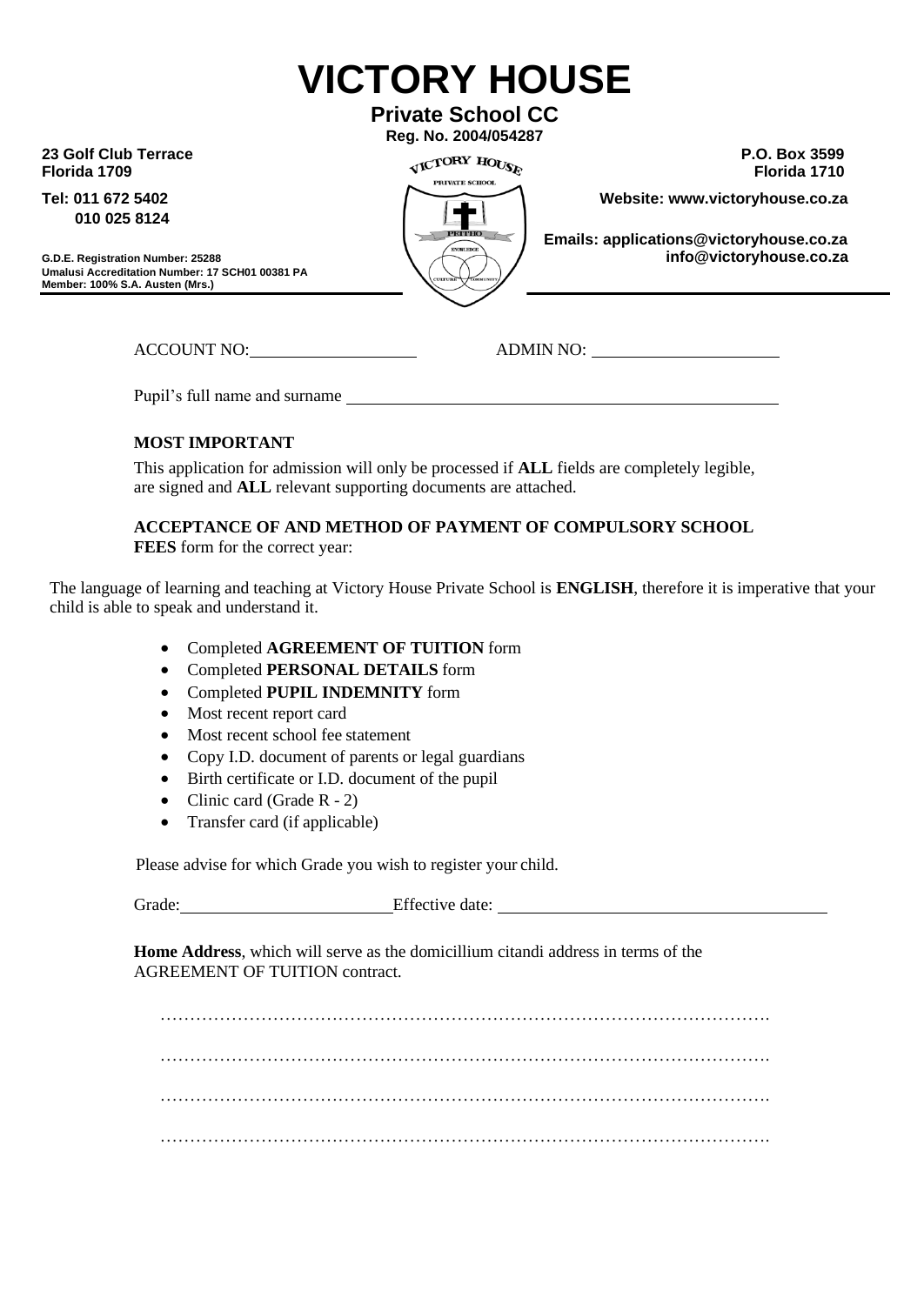

# **AGREEMENT OF TUITION**

## **BETWEEN**

## **VICTORY HOUSE – PRIVATE SCHOOL cc**

(herein represented by a Principal of the School)

**AND**

………………………………………………………….

(Parent/Legal Guardian) (Full names and surname)

for the tuition and education of

…………………………………………………………….

(Student) (Full names and surname)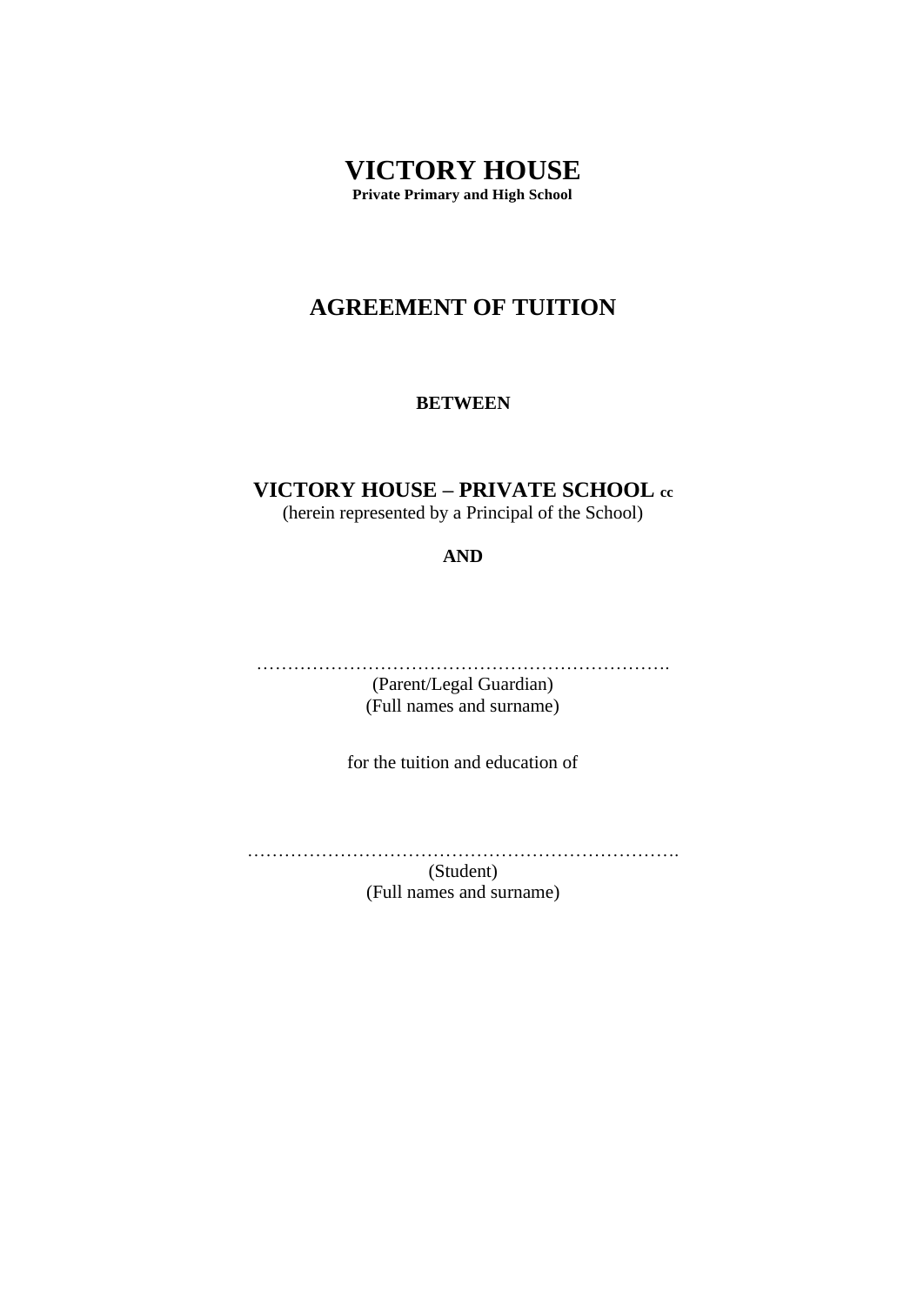| Completing this application does not mean the student has been accepted.<br><b>STUDENT DETAILS</b> |                     |              |                    |                                |             |               |
|----------------------------------------------------------------------------------------------------|---------------------|--------------|--------------------|--------------------------------|-------------|---------------|
|                                                                                                    |                     |              |                    |                                |             | Accession     |
| Surname:                                                                                           |                     |              |                    | Initials:                      |             | Number:       |
| First Name:                                                                                        |                     |              |                    | Nick name/other names:         |             |               |
| Grade applied for:                                                                                 |                     |              |                    | Previous/Current School:       |             |               |
| Highest grade passed:                                                                              |                     |              |                    | Year when grade was<br>passed: |             |               |
| Date of birth:                                                                                     |                     |              |                    | Gender:                        |             |               |
|                                                                                                    | <b>DAY</b>          | <b>MONTH</b> | <b>YEAR</b>        |                                | <b>MALE</b> | <b>FEMALE</b> |
| ID Number:                                                                                         |                     |              |                    |                                | Race:       |               |
| <b>Current age:</b>                                                                                | Year:               |              |                    | Month:                         |             |               |
| Citizenship:                                                                                       |                     |              |                    | Home Language:                 |             |               |
| Country of Residence:                                                                              |                     |              |                    | Province of Residence:         |             |               |
| Physical Address:                                                                                  |                     |              |                    |                                |             |               |
|                                                                                                    |                     |              |                    |                                |             |               |
| City/suburb:                                                                                       |                     |              |                    |                                |             |               |
| Code:                                                                                              |                     |              |                    |                                |             |               |
| <b>Mom Contact Number:</b>                                                                         |                     |              |                    |                                |             |               |
| <b>Mom Email:</b>                                                                                  |                     |              |                    |                                |             |               |
| Dad Contact Number:                                                                                |                     |              |                    |                                |             |               |
| Dad Email:                                                                                         |                     |              |                    |                                |             |               |
| Emergency Contact Number: Name:<br>Number:                                                         |                     |              |                    |                                |             |               |
| <b>Home Number:</b>                                                                                |                     |              |                    |                                |             |               |
| Deceased Parent:                                                                                   | Mother              | Father       | <b>Both</b>        |                                | Religion:   |               |
| Medical Aid Number:                                                                                |                     |              |                    | Medical Aid Name:              |             |               |
| Medical Aid Main Member:                                                                           |                     |              |                    | Doctor's Address:              |             |               |
|                                                                                                    |                     |              |                    | Doctor's Telephone Number:     |             |               |
| <b>Medical Conditions:</b>                                                                         |                     |              |                    |                                |             |               |
| <b>Special Problems</b><br>Requiring Counselling:                                                  |                     |              |                    |                                |             |               |
| <b>Dexterity of Pupil:</b>                                                                         | <b>Right Handed</b> |              | <b>Left Handed</b> |                                |             |               |
| Names and grades of siblings who attend Victory House:                                             |                     |              | 1                  |                                |             | Grade:        |
|                                                                                                    |                     |              | 2                  |                                |             | Grade:        |
|                                                                                                    |                     |              | 3                  |                                |             | Grade:        |
| Has your child or siblings attended Victory House<br>previously? If so, when?                      |                     |              |                    | YES/NO   Dates attended:       |             |               |

**Please note that this form needs to be completed in full and that all pages need to be initialed by the parent/guardian.**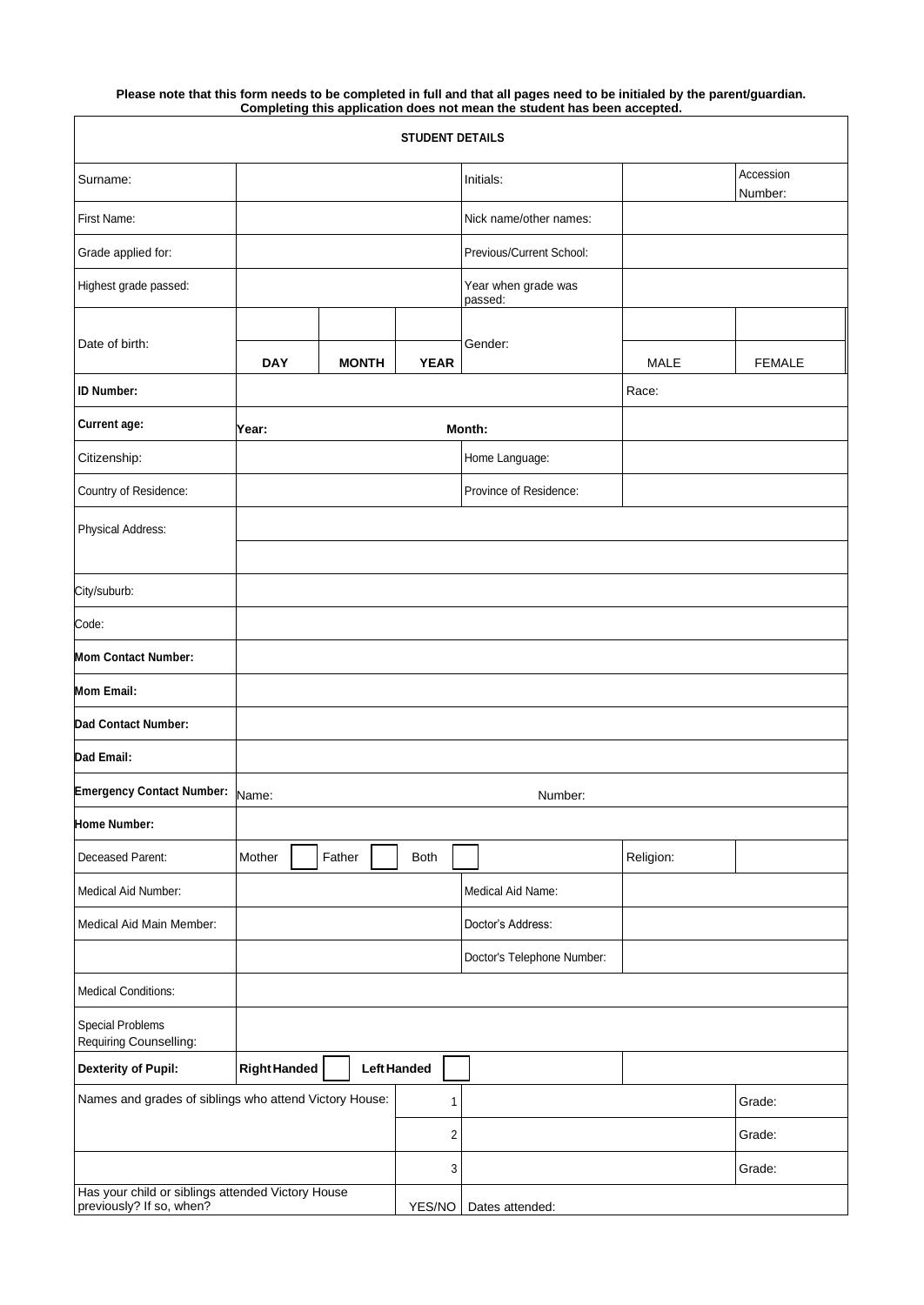| <b>PARENTS DETAILS (Please complete in detail)</b>                                    |            |                                  |  |                                                                                                                  |            |                |  |
|---------------------------------------------------------------------------------------|------------|----------------------------------|--|------------------------------------------------------------------------------------------------------------------|------------|----------------|--|
| <b>Mother</b>                                                                         |            | <b>Father</b>                    |  |                                                                                                                  |            |                |  |
| Title:                                                                                |            |                                  |  | Title:                                                                                                           |            |                |  |
| Initials:                                                                             |            |                                  |  | Initials:                                                                                                        |            |                |  |
| Surname:                                                                              |            |                                  |  | Surname:                                                                                                         |            |                |  |
| <b>First Name:</b>                                                                    |            |                                  |  | First Name:                                                                                                      |            |                |  |
| <b>ID</b> Number:                                                                     |            |                                  |  | <b>ID</b> Number:                                                                                                |            |                |  |
| Home Language:                                                                        |            |                                  |  | Home Language:                                                                                                   |            |                |  |
| Race:                                                                                 |            |                                  |  | Race:                                                                                                            |            |                |  |
| Relationship to Pupil if not biological<br>parent:                                    |            |                                  |  | Relationship to Pupil if not biological<br>parent:                                                               |            |                |  |
| Occupation:                                                                           |            |                                  |  | Occupation:                                                                                                      |            |                |  |
| Employer:                                                                             |            |                                  |  | Employer:                                                                                                        |            |                |  |
| <b>Marital Status:</b>                                                                |            |                                  |  | <b>Marital Status:</b>                                                                                           |            |                |  |
| Spouse's Name:                                                                        |            |                                  |  | Spouse's Name:                                                                                                   |            |                |  |
| Spouse's ID Number:                                                                   |            |                                  |  | Spouse's ID Number:                                                                                              |            |                |  |
| <b>Responsible for account:</b><br>Please initial if yes                              | <b>YES</b> | NO                               |  | <b>Responsible for account:</b><br>Please initial if yes                                                         | <b>YES</b> | N <sub>O</sub> |  |
| Student resides with this parent?                                                     | <b>YES</b> | N <sub>O</sub>                   |  | Student resides with this parent?                                                                                | <b>YES</b> | N <sub>O</sub> |  |
| Physical Address:                                                                     |            |                                  |  | Physical Address:                                                                                                |            |                |  |
| City/suburb:                                                                          |            |                                  |  | City/suburb:                                                                                                     |            |                |  |
| Code:                                                                                 |            |                                  |  | Code:                                                                                                            |            |                |  |
| Cell:                                                                                 |            |                                  |  | Cell:                                                                                                            |            |                |  |
| Home Tel:                                                                             |            |                                  |  | Home Tel:                                                                                                        | s.         |                |  |
| Fax:                                                                                  |            |                                  |  | Fax:                                                                                                             |            |                |  |
| Work Tel:                                                                             |            |                                  |  | Work Tel:                                                                                                        |            |                |  |
| Email address: (please print clearly below as this is our method of<br>communication) |            |                                  |  | Email address: (please print clearly below as this is our method of<br>communication)                            |            |                |  |
|                                                                                       |            |                                  |  |                                                                                                                  |            |                |  |
| Alternative contact number in case of emergency:                                      |            | Relationship:<br>Contact Number: |  |                                                                                                                  |            |                |  |
| Alternative contact number in case of emergency:                                      |            | Relationship:<br>Contact Number: |  |                                                                                                                  |            |                |  |
|                                                                                       |            |                                  |  | I hereby declare that to the best of my knowledge, the above information as<br>supplied is accurate and correct. |            |                |  |
| Name of Parent/ Guardian (please print):                                              |            |                                  |  | Signature:                                                                                                       | Date:      |                |  |
|                                                                                       |            |                                  |  |                                                                                                                  |            |                |  |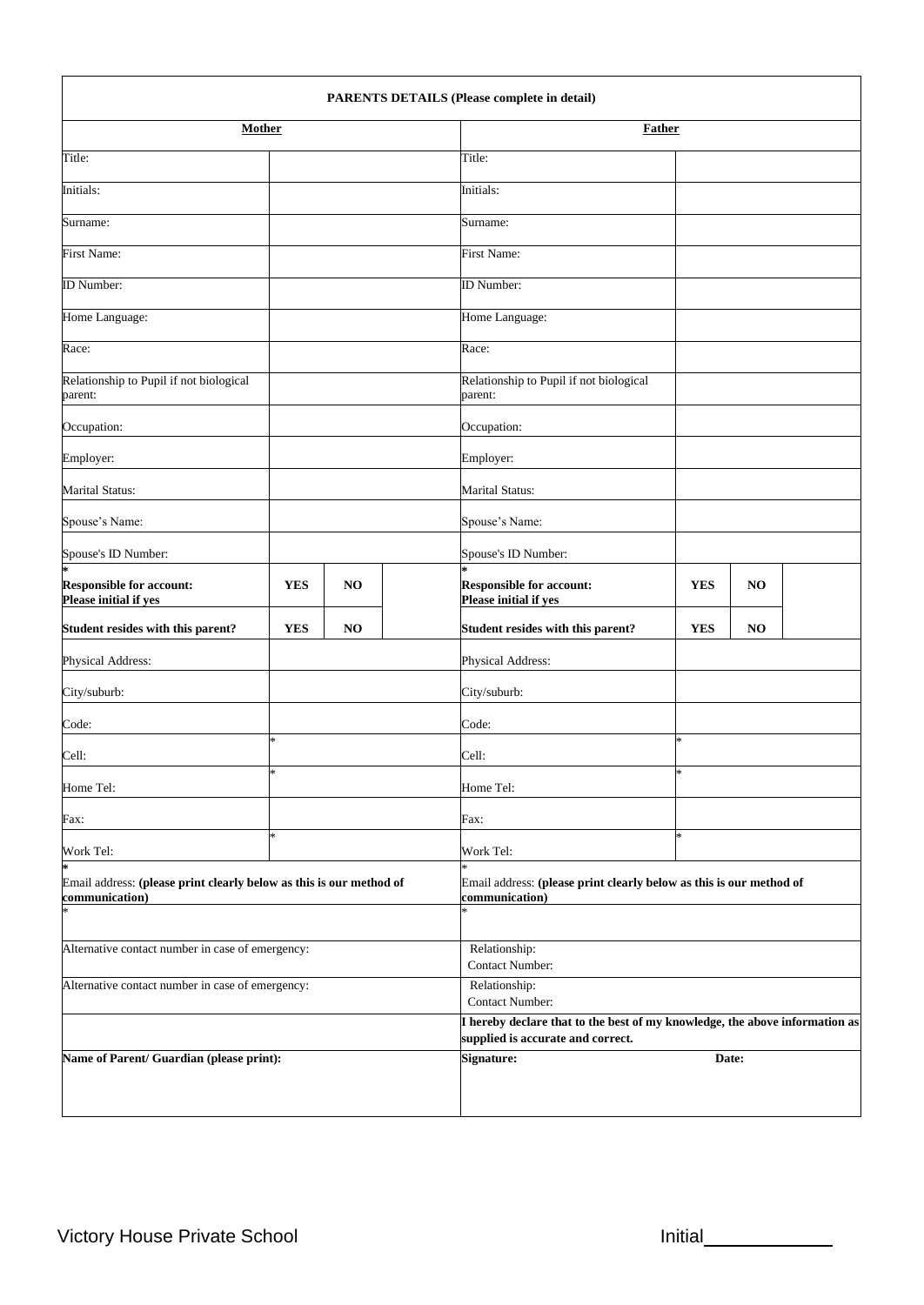#### **Whereas:**

- The Parent is desirous of having the Pupil admitted to the School
- The Pupil has provisionally been admitted to the School with effect from

**Date:** …………………………………………………………………………………

• The parties hereby record the terms and conditions on which the Pupil will be educated and trained by the School.

## **Now therefore the Parties agree as follows:**

## **1. SCHOOL FEES**

- 1.1 The yearly school fees shall be payable to the School in accordance with the **"ACCEPTANCE OF AND METHOD OF PAYMENT OF COMPULSORY SCHOOL FEES"** as completed by the Parent, forming an integral part of this agreement.
- 1.2 In the event of the Parent failing to pay the school fees on or before due date thereof, a "Late Fee" fine shall be imposed at the rate of R10-00 per day for every day that the fees are late, until the fees are paid.
- 1.3 The School shall have the right to amend school fees stipulated as well as the terms and conditions relating to the payment thereof, from time to time, providing a notice period of at least one calendar month is given and such notice shall be in writing.
- 1.4 In the event of the Parent failing to pay the fees when requested to do so once they are due, the full amount owing together with the imposed "Late Fee" as mentioned in clause 1.2 shall immediately become due and payable and the Parent shall also be liable for all legal costs, including collection commission, on a scale as between Attorney and client, incurred by the School in the collection of such fees.
- 1.5 The School reserves the right to refuse the learner/student access to class/exams, in the event that the Parent continues to fail paying due fees, or defaults on a payment agreement.
- 1.6 When the School intends to implement the procedure in 1.5, the School will endeavour to contact the parent to inform him/her that the learner is at risk of being denied access to classes. This will be done by means of a letter given to the learner in a sealed envelope. Electronic and Telephonic communication may also be used in addition to the letter.
- 1.7 The Parent confirms that this document informs them of the procedure stipulated in 1.5 and 1.6 above, and that acknowledgement of receipt of communication informing intent to refuse a learner access to classes is not required.
- 1.8 Should a learner be sent to school after access to classes has been denied, the Parents will be contacted to fetch the learner and take him/her home.
- 1.9 The learner may only return to the School once permission has been granted by the School. This will happen when all outstanding fees have been settled to the School's satisfaction.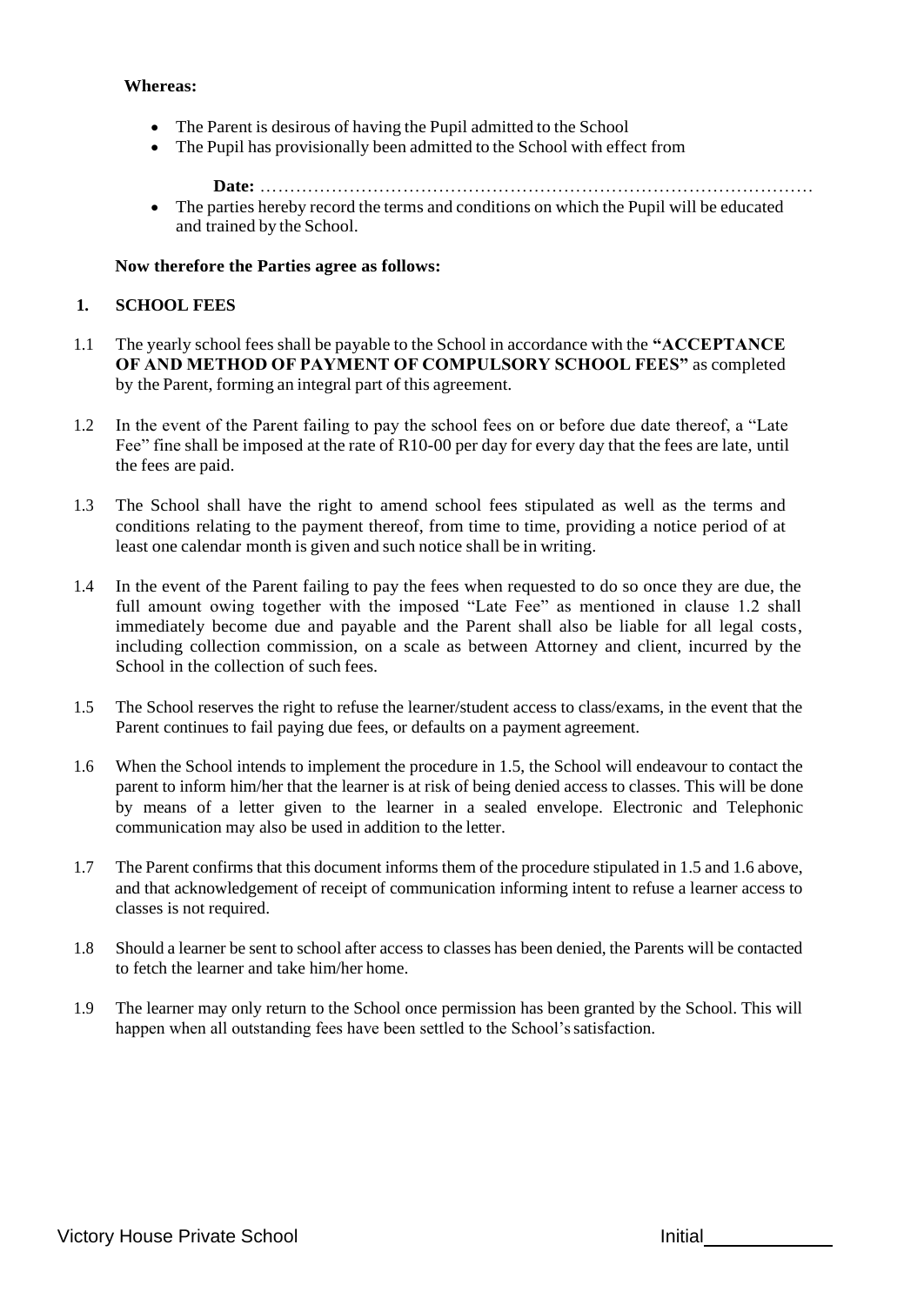## **2. DURATION OF AGREEMENT**

This agreement shall commence on the date of signature hereof by the Parties hereto and shall expire against the relevant notice being given or alternatively, at the end of Grade 12. Notice conditions must be adhered to as per clause 3.1 should a pupil be removed from the school before completing Grade 12.

## **3. REMOVAL OF PUPIL FROM THE SCHOOL**

**3.1** The Parent shall **give one full calendar month's written notice (such notice to run from the beginning of the following month)** before removing the Pupil from the School (during the first 3 terms of the school year) and this obligation shall be applicable irrespective of the reasons for the removal of the Pupil from the School. **If any pupil is leaving the school during the fourth term or** 

**at the end of an academic year, then a term's notice is required, being the 4th Term of the school year. Liability to pay the prescribed school fees will cease at the end of the notice period, providing payment of the amount owing up until then has been settled.**

**3.2 In the event of the Parent failing to give the required notice as mentioned in clause 3.1, the Parent shall remain liable for the prescribed fees for the remainder of the particular year.**

## **4. TUITION OF PUPIL**

The School shall provide tuition to the Pupil in accordance with the core curriculum, core syllabuses, time allocation and evaluation applicable to the Pupil's educational phase. The curriculum shall meet with the criteria which apply to schools as provided in relevant Acts of Parliament and Regulations issued in respect thereto.

## **5. DISCIPLINARY MATTERS**

The School has a code of conduct with rules designed to ensure the happiness and safety of all Pupils. The rules are kept to a minimum and designed to be effective. Consistent bad behavior by a Pupil on an on-going basis will result in the Parent being requested to meet with the School to discuss further action. All disciplinary matters pertaining to the education and training of the Pupil in all its facets shall vest in a Principal of the School or in a person authorised thereto in writing by a Principal. Control, expulsion, suspension and discipline shall ultimately vest in a Principal of the School.

## **6. UNDERTAKINGSBY THEPARENT**

The Parent undertakes as follows:

- 6.1 To comply with the regulations pertaining to medical inspections as contained in the Education Affairs (House of Assembly) Act 1988.
- 6.2 To have Pupil immunised against normal infections and/or contagious diseases and to submit proof of such immunisation.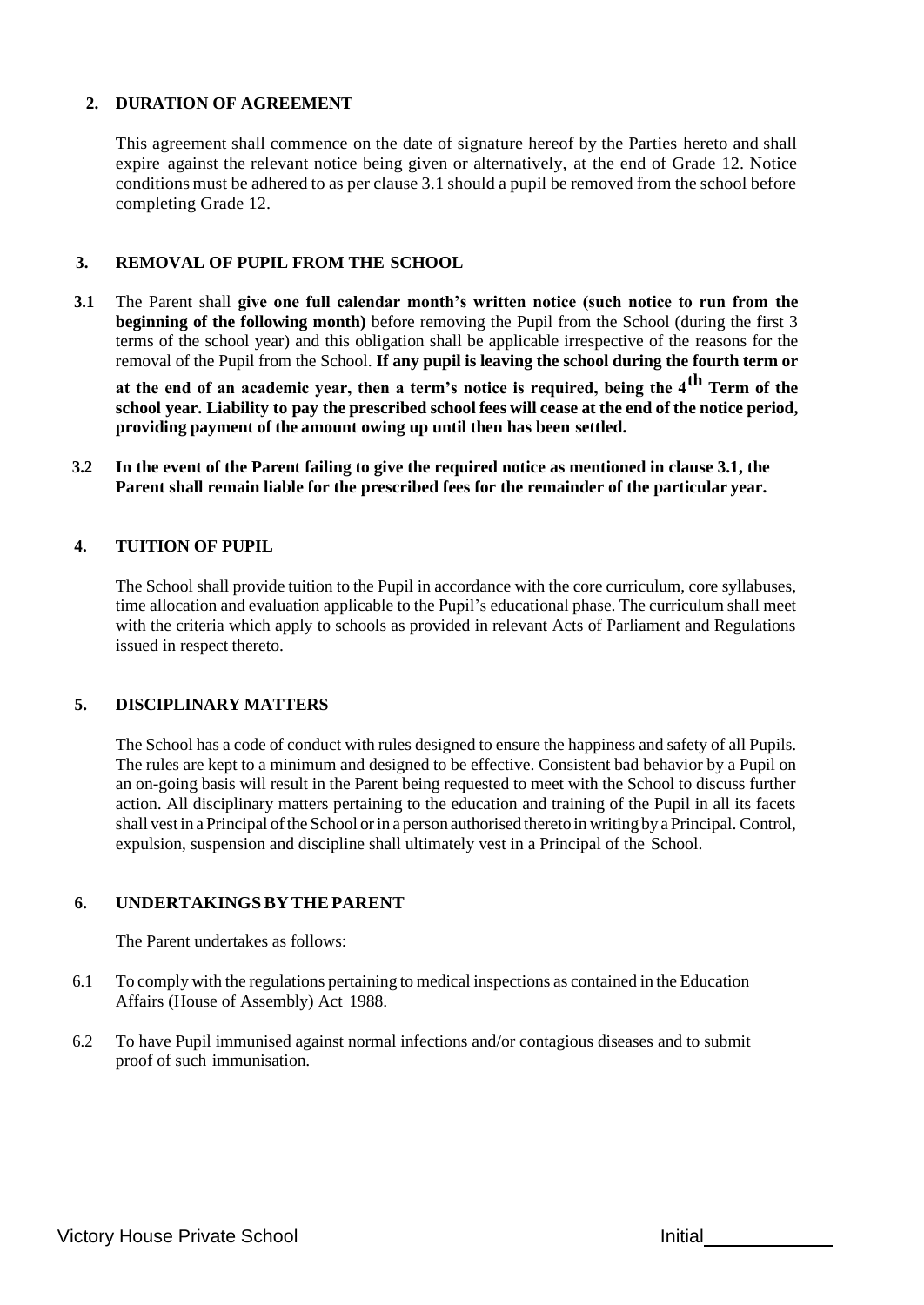- 6.3 To mark all clothing and belongings of the Pupil clearly.
- 6.4 To exempt the School from any liability for loss or damage suffered for any articles brought to the School by the Pupil.
- 6.5 To notify the School immediately of any absence of the Pupil from the School and to provide reasons for such absence, if requested to do so and in the case of absenteeism for Cycle Tests and Examinations, provide a Doctor's note.
- 6.6 To provide the necessary transport for the Pupil's attendance at school, ensuring that the Pupil can arrive at school timeously.
- 6.7 To attend Parents Evenings and any other meeting with the Pupil's teacher, if requested to do so.

## **7. BREACH**

- 7.1 The Parent shall be deemed to be in breach of this agreement in the event of failure by the Parent to comply with the terms and conditions stated in this agreement and after the Parent has failed to remedy such breach within seven days after a written notice of such breach has been dispatched by the School to the Parent at the chosen domicillium citandi recorded.
- 7.2 A certificate signed by the School Administrator or Principal as to the amount owing by the Parent to the School in terms of this agreement or as to any other fact arising out of this agreement shall be prima facie proof.
- 7.3 Should a learner be suspended from school for disciplinary reasons or for non-payment of school fees, this will not obviate the Parent's liability to continue paying the school fees and fees will continue to accrue notwithstanding the fact that the learner might not be atschool.
- 7.4 The school furthermore reserves the right to withhold school reports should fees be inarrears.

## **8. REMEDIES**

- 8.1 In the event of the Parent being deemed to be in breach of this agreement provided in clause 7, the School shall have the right, but shall not be obliged to enforce its rights in terms of this agreement by way of appropriate legal action or otherwise.
- 8.2 The School's remedies under this clause shall not be exhaustive and shall be in addition to and without prejudice to any other remedies the School may have in law, as well as the immediate suspension of any tuition and training to the Pupil.

## **9. EXCURSIONS AND DAY TRIPS**

An outing will be scheduled for each term so that the Pupil extends learning outside the boundary of the classroom. These outings are educational and usually coincide with the curriculum. Advance notice will be given to the Parent as they will be required to meet the cost thereof and possibly assist with transport if able to do so.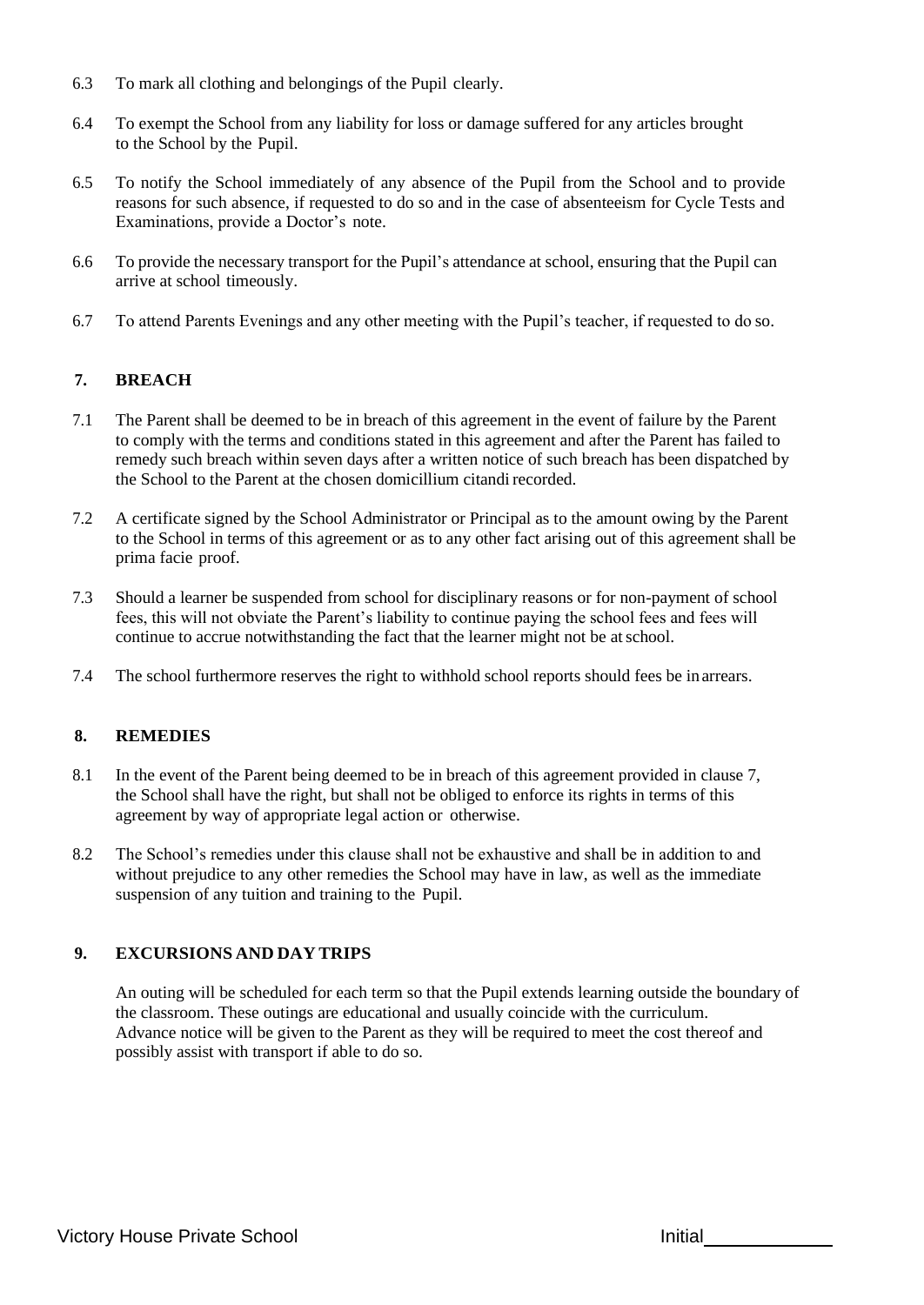## **10. GENERAL**

- 10.1 No alteration, cancellation, variation of, or addition hereto shall be of any force or effect, unless reduced to writing and signed by the Parties to thisagreement.
- 10.2 This document together with the **APPLICATION FOR ADMISSION TO THE SCHOOL** and the **ACCEPTANCE AND METHOD OF PAYMENT OF COMPULSORY SCHOOL FEES** and the **PUPIL INDEMNITY**, contain the entire agreement between the Parties and neither party shall be bound by undertakings, representations or warranties not recordedtherein.
- 10.3 No indulgence, leniency or extensions of time which either party ("the grantor") may grant to the other, shall in any way prejudice or preclude the grantor from exercising any of their rights in the future, or be construed as a waiverthereof.
- 10.4 Neither party may cede or assign their rights or delegate their obligations in terms of this agreement without prior written approval of the other party, which shall not be unreasonably withheld.
- 10.5 The headings appearing in this agreement have been used for reference purposes only and shall not affect the interpretation.
- 10.6 The Parent hereby chooses domicillium citandi et executandi for all purposes under this agreement at the address as stated in the **APPLICATION FOR ADMISSION TO THE SCHOOL**, and the Parent shall be entitled by written notice to the School to change the chosen domicillium provided that such change shall only become effective seven days after service of the notice in question.
- 10.7 Any notice to be given to the Parent in terms of this agreement shall be delivered by hand to the Parent (via the Pupil) or sent by registered post to the chosen domicillium in terms of this agreement and it shall be deemed to have been received within seven days after posting as aforesaid to the Parent.
- 10.8 Should the Pupil attend the Victory House After-Care-Centre, the terms and conditions contained in this agreement shall also be applicable and relevant for the After-Care-Centre.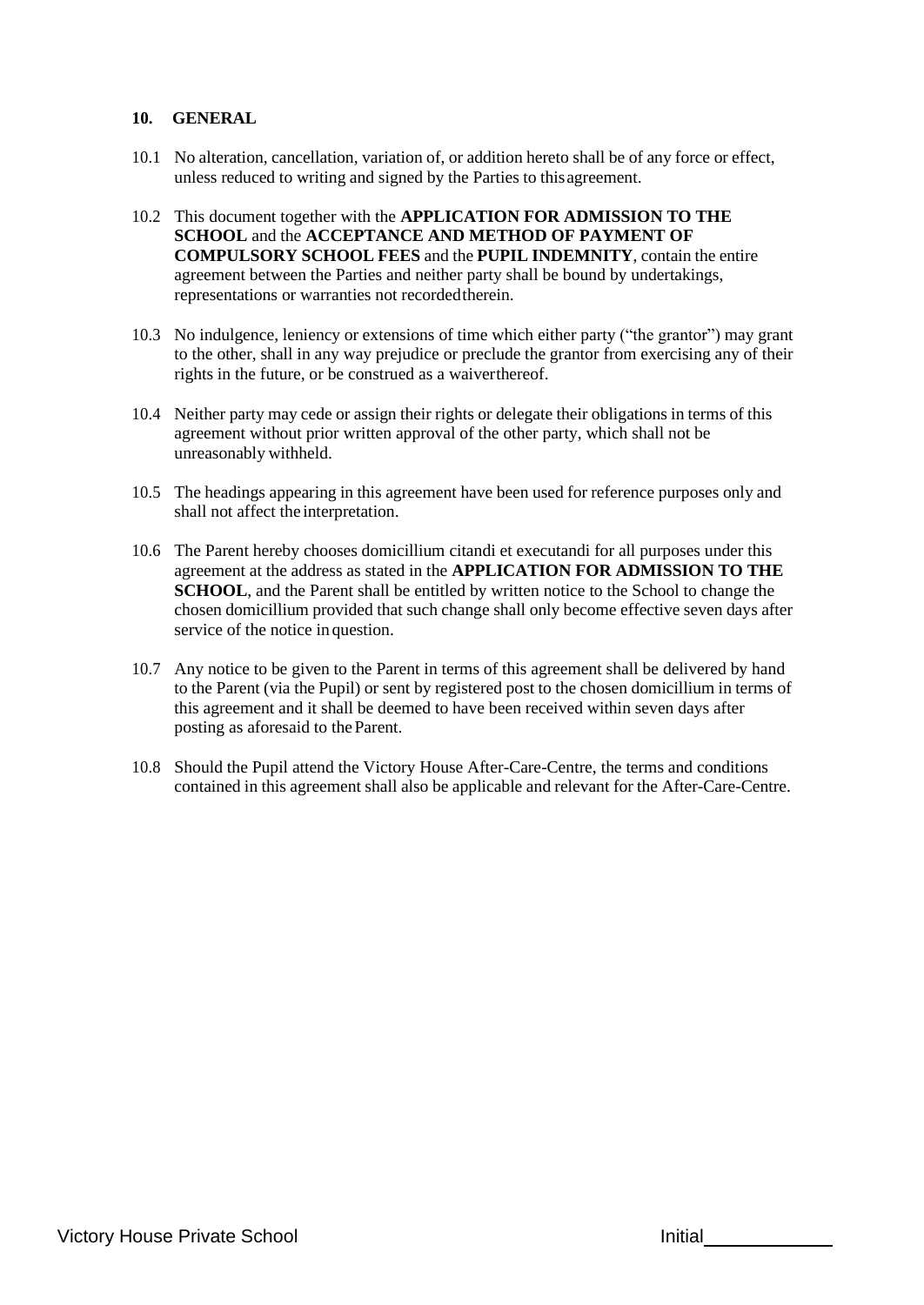## **DECLARATION OF PARENTS/LEGAL GUARDIANS**

We the undersigned, (print full name and surname) hereby certify that the information given by us in this Application for Admission is complete and accurate. We also agree to the conditions as set out herein.

We accept that **Victory House Private School** is based on Christian principles and undertake that this will not be undermined.

This Application for Admission will be reconsidered in the case where important relevant information, which should be brought to the School's attention, is withheld.

We accept joint and several liability to **Victory House** for the due and punctual payment of the monthly school fees, and any other amounts which may become due and payable to the school or in respect of participation in or attendance of any extracurricular activity

We accept the Financial Terms and Conditions of which a copy has been kept.

## **(Parent or legal guardian)**

## **POPI Compliancy:**

Personal details Parents and Students - (I hereby agree and acknowledge that Victory House Private School may process and use the information provided in this document, in order to record and process my application for enrolment at Victory House Private School. I understand that my information will be processed and maintained as per the procedures and policies outlined by the Protection of Personal information act, stipulated by the Government of South Africa and the Victory House Private School POPI Policy)

Print Name and Surname: ………………………………………………...….….…………….……..

Sign: ………………………………………...……………………………………………….……..

 **(Parent or legal guardian)**

## **For office Use:**

## **(Principal, duly authorised thereto) For and on behalf of Victory House Private School cc**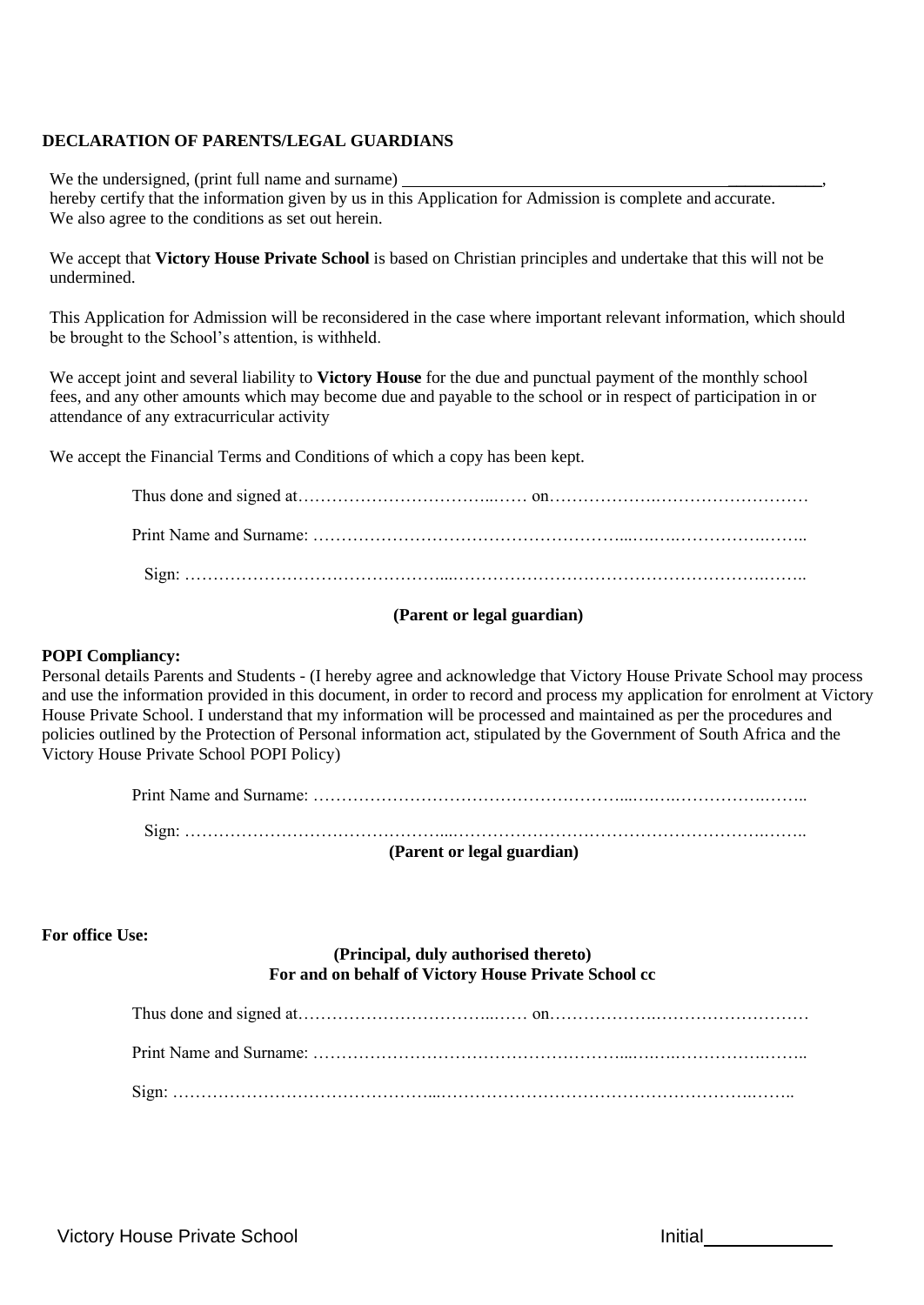

**Private Primary and High School**



I, …………………………………………………………………………………………………………………………. (must be completed and signed by father/ mother or legal guardian)

the parent/or legal guardian of ………………………………………………………………………………............... (name and surname of learner)

hereby give consent for my child to take part in the extra-curricular activities of the school, including educational excursions, as well as the use of educational and play equipment at the school.

I fully understand and accept all excursions and school activities shall be undertaken at my child's own risk and I undertake on behalf of myself, my executors, my wife and my child aforesaid, to indemnify, hold blameless and absolve **Victory House**, the Principal and/or staff, paid or unpaid, temporary assistants, against and from any or all claims whatsoever that may arise in connection with any loss of or damage to the property of, or injury, accident or any other cause to the person of my child aforesaid, in the course of any such excursion or school activity, including time spent at the After-Care-Centre, in the knowledge that the Principal and staff will take all reasonable precautions for the safety of mychild.

I hereby authorise **Victory House** to take all steps that it, in its absolute discretion, may deem necessary, to have my aforesaid child admitted to hospital and/or treated by a doctor or other medical attendant, should it not be possible for the Parent/Legal guardian of the pupil to be contacted or approached timeously.

## **PERMISSION TO USE PHOTOGRAPHS**

I understand and acknowledge that, from time to time, informal photographs are taken of the **Victory House** school's learners, and that, insofar as these photographs are placed in the possession or control of the school, these photographs, might be used by the school in the electronic and/or printed media, including the school's website, newspaper advertisements, magazines advertisements, brochures, flyers, billboards, banners, flippers and signage on buildings and vehicles, which use will be solely for purpose of marketing the school. As all marketing material of the school portrays excellence, the school will at all times, insofar as the use and publication of photographs are placed in the control of the school, ensure that these photographs are used in good taste.

| Signature of Father/ or Mother / or Legal Guardian |              | Contact number:     |
|----------------------------------------------------|--------------|---------------------|
|                                                    | Medical aid: |                     |
|                                                    |              | Medical aid number: |
|                                                    |              |                     |